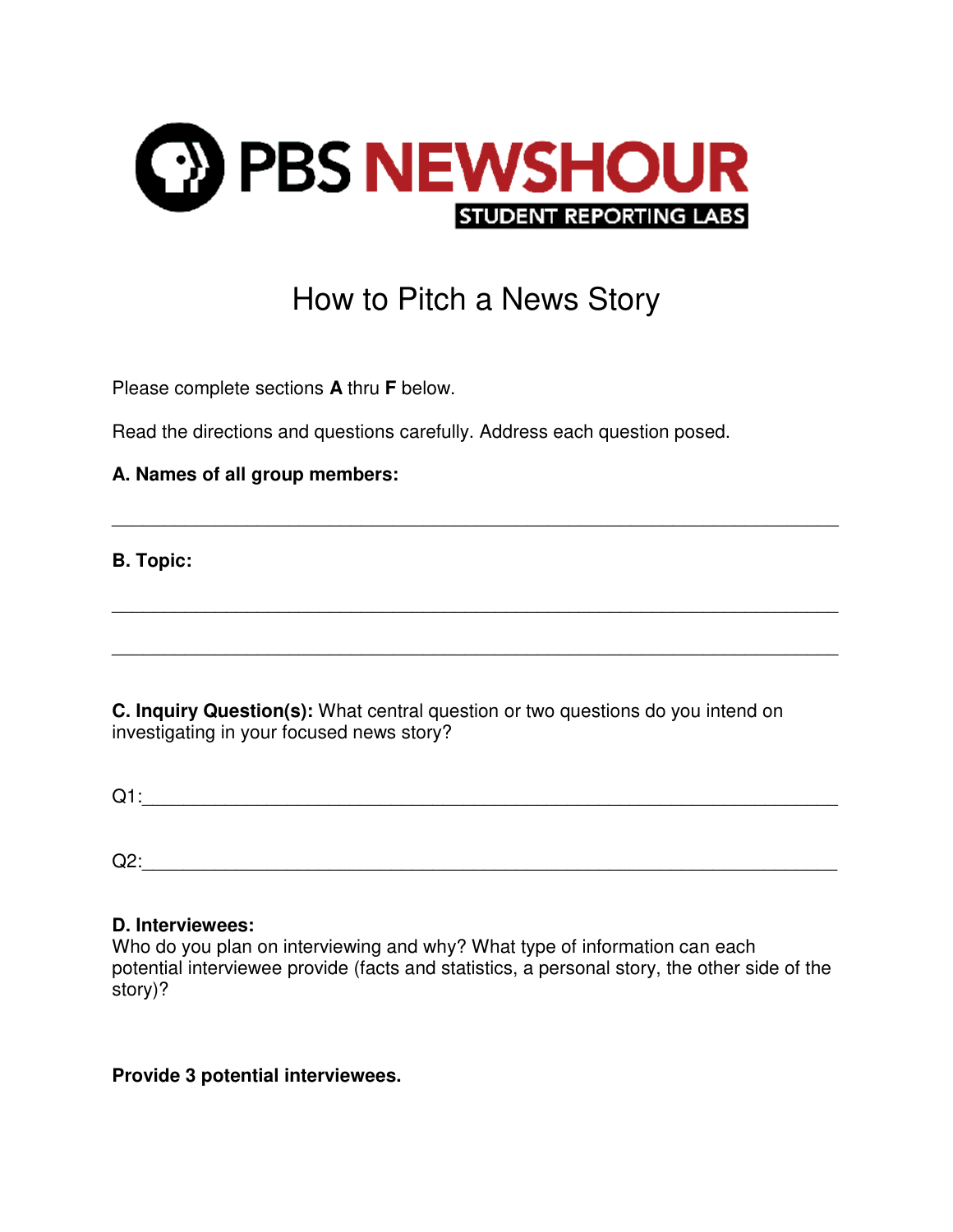| What kind of information can this person provide? ______________________________                                                                                     |
|----------------------------------------------------------------------------------------------------------------------------------------------------------------------|
|                                                                                                                                                                      |
|                                                                                                                                                                      |
|                                                                                                                                                                      |
|                                                                                                                                                                      |
|                                                                                                                                                                      |
| <b>Name of Interviewee:</b>                                                                                                                                          |
|                                                                                                                                                                      |
| What kind of information can this person provide? ______________________________<br>,我们也不会有什么。""我们的人,我们也不会有什么?""我们的人,我们也不会有什么?""我们的人,我们也不会有什么?""我们的人,我们也不会有什么?""我们的人 |
|                                                                                                                                                                      |
|                                                                                                                                                                      |
|                                                                                                                                                                      |
|                                                                                                                                                                      |
|                                                                                                                                                                      |
| What kind of information can this person provide? ______________________________                                                                                     |
| ,我们也不会有什么。""我们的人,我们也不会有什么?""我们的人,我们也不会有什么?""我们的人,我们也不会有什么?""我们的人,我们也不会有什么?""我们的人                                                                                     |
|                                                                                                                                                                      |